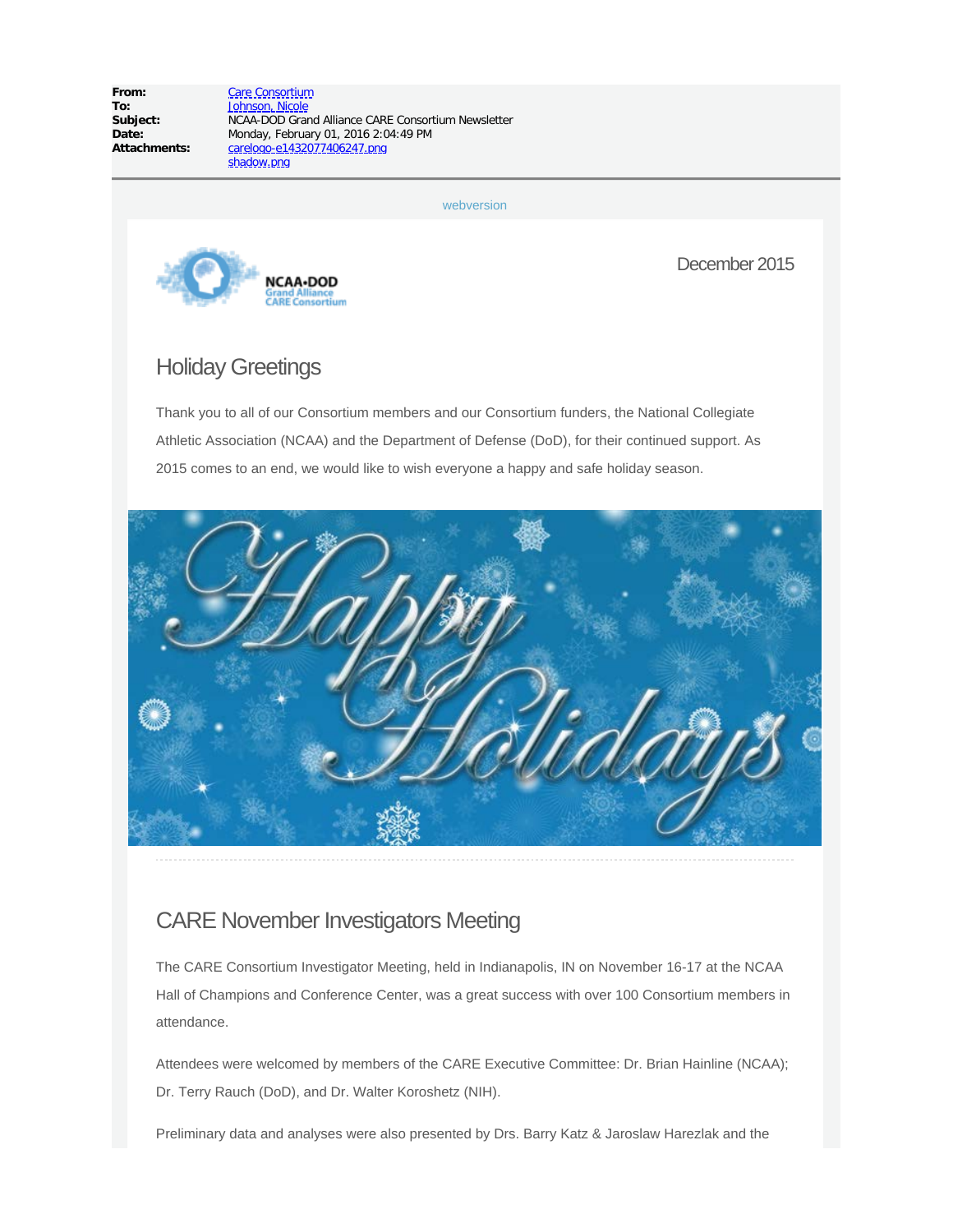CARE Biostatistics & Data Management Team (BDMT).

Thank you to everyone who participated for their hard work and dedication.



Consortium members in attendance.

Dr. McAllister greeting Consortium members.



Dr. Broglio presenting the CSC breakout session.

Breakout session: CSC<br>Investigator Forum

Drs. McCrea and McAllister with Jody Harland, Deputy Director, prior to the ARC breakout session.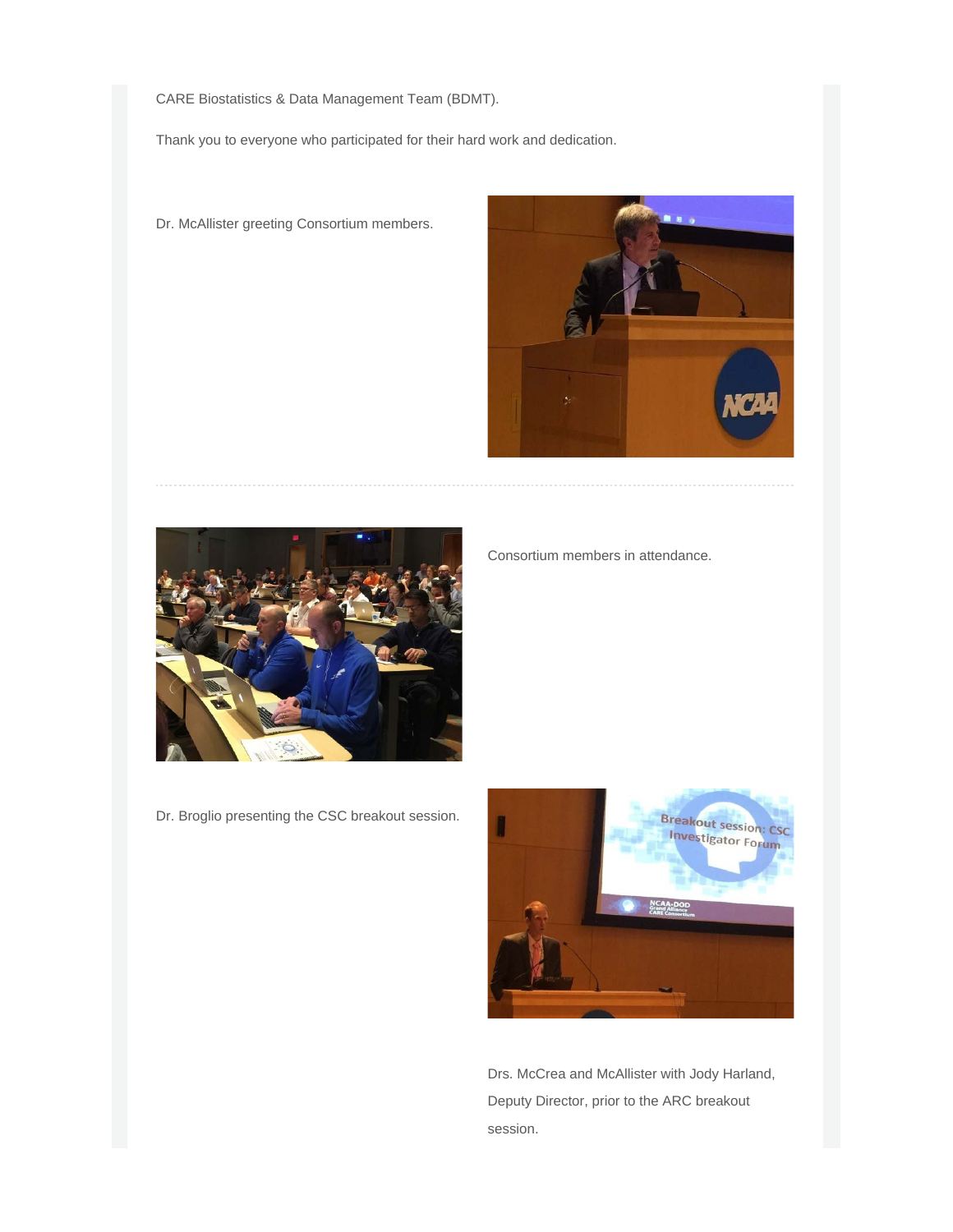

#### **Enrollment**

As of December 15, 2015:

ARC: 512 enrolled participants and 34 concussions have been captured.

CSC: 17,582 NCAA varsity sport athletes and service academy cadets have been enrolled.

- 16,114 unique athlete baseline evaluations have been completed.
- 2,450 returning athlete baseline evaluations have been completed.
- **689 concussions have been captured.**

## Spotlight on CARE Performance Sites

#### University of Florida

The University of Florida (UF) is completing its second fall semester in the NCAA/DoD CARE study. "We have baseline tested our incoming athletes and returning fall sport athletes and have just a handful of spring sport returners left to test this year" says Jon Boone, MS, ATC, the study's research coordinator. CARE has been extremely well accepted at UF and has helped consolidate concussion care for the nearly 470 UF student athletes. With the help of the study's support, UF has created a concussion center staffed by Boone and others on campus already involved in concussion research projects (Dewayne DuBose, PhD, ATC; Breton Asken MS, ATC; Zac Houck BS and others). The center is available to baseline test athletes as well as perform post-concussion testing as requested by the UF sports health staff. The center also provides a dedicated location for clinical evaluations in addition to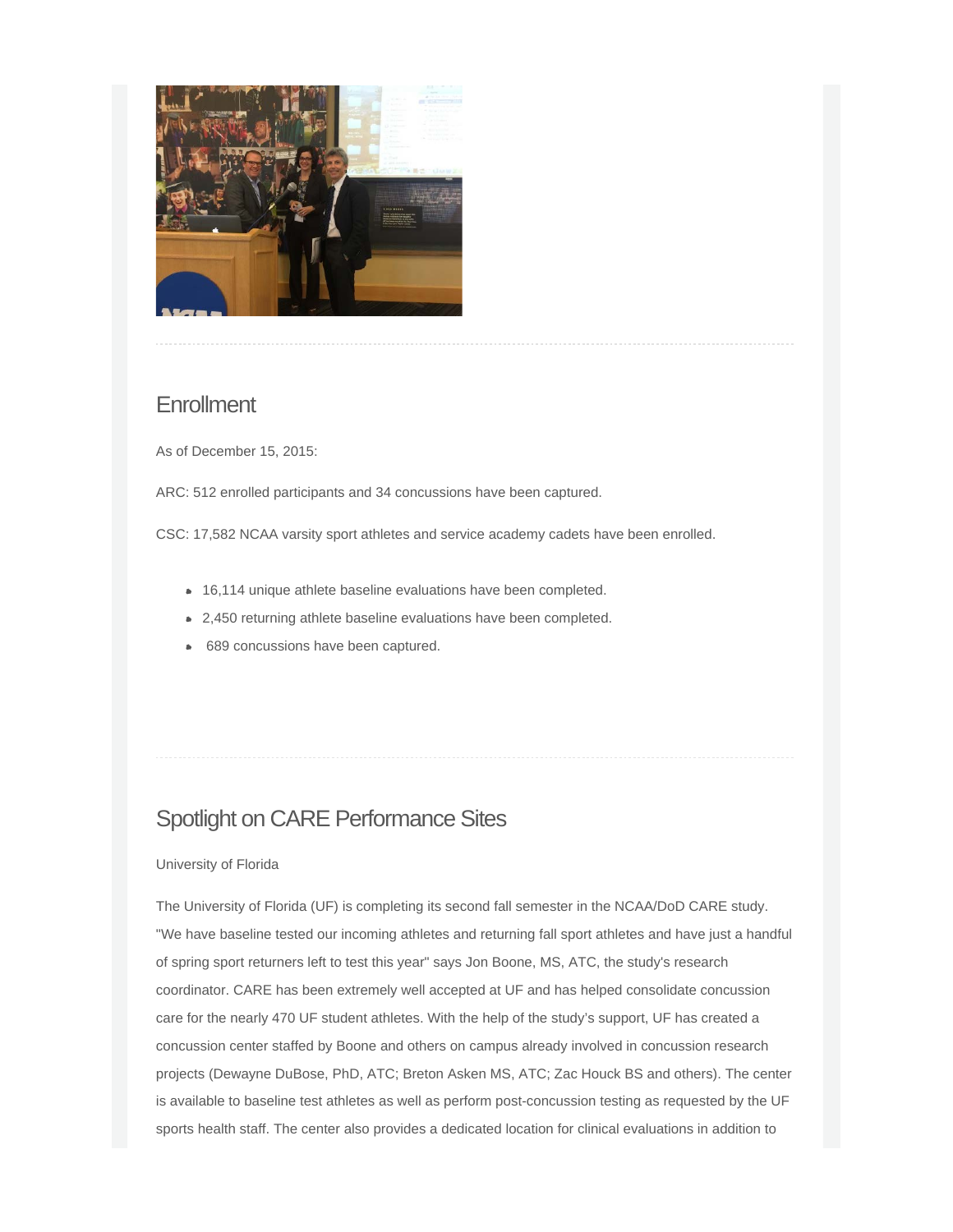the testing and is overseen by Jay Clugston MD, MS, the UF site PI and UF team physician. The university's athletic association and the UF Student Health Care Center have provided physical space and supplies for the center.

"These efforts have streamlined and coordinated our concussion care and have lessened the workload on our athletic training staff. Initially we had some reservations about the annual baselines but we have found that obtaining these in our concussion center has been very beneficial to athletes and has also increased concussion awareness in our athletes as well as our sports health staff, athletic association and university overall. Without our involvement in the study, this would not have been possible," says Dave "Duke" Werner, Assistant Athletics Director for Sports Health at UF. Werner adds that "our arrangement for concussion care due to involvement in the NCAA/DoD study could provide an example for other institutions and help improve consistency and quality of concussion care across the NCAA."



Research Coordinator, Jon Boone, conducts concussion testing.

Clinical Psychology Research Coordinators, Breton Asken and Zac Houck, spending time quality-checking data.



Paul Silvestri, head athletic trainer for football,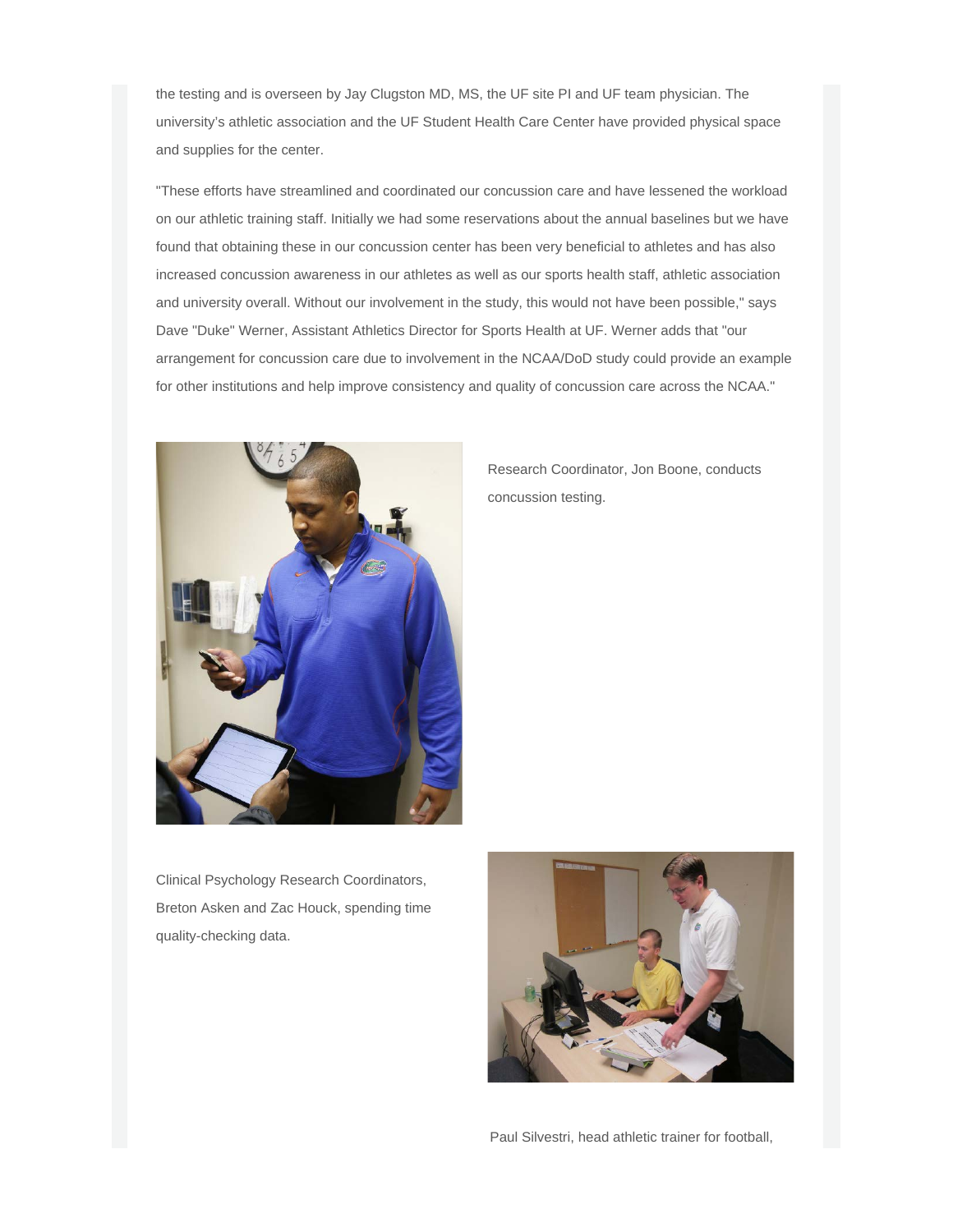

plays a key role in injury diagnosis.

# CARE in the News

Concussion and College Sports

The NCAA continues its commitment to research that will make student-athletes safer.

Read Full Article >

[Concussion and College Sports](http://careconsortium.net/mymail/718/00000000000000000000000000000000/aHR0cDovL2NhcmVjb25zb3J0aXVtLm5ldC9jb25jdXNzaW9uLWFuZC1jb2xsZWdlLXNwb3J0cy0yLw)

The NCAA and Concussion Research

NCAA chief medical officer Dr. Brian Hainline discusses our prioritization of sport concussion research.

Watch Video >

[The NCAA and Concussion Research](http://careconsortium.net/mymail/718/00000000000000000000000000000000/aHR0cDovL2NhcmVjb25zb3J0aXVtLm5ldC90aGUtbmNhYS1hbmQtY29uY3Vzc2lvbi1yZXNlYXJjaC8)

# CARE in Action

We would love to see CARE action photos and ask that you send us any slides or pictures you may